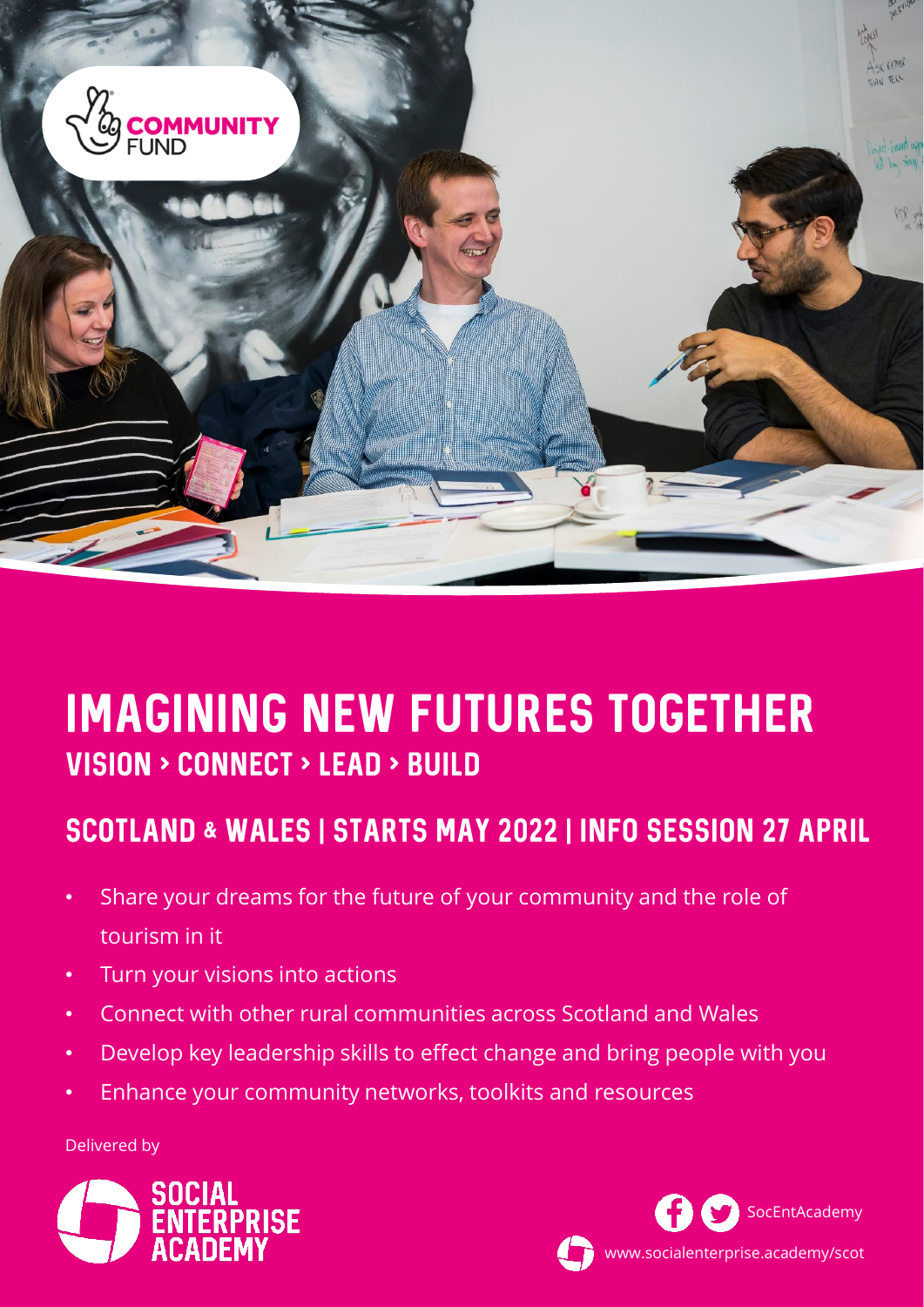# PROGRAMME OVERVIEW

#### Do you dream of change and creating a new vision for the future of your place that welcomes visitors and tourists?

Explore how you can do this, alongside other members of your community, through a series of facilitated visioning sessions, community learning and the opportunity to continue on a leadership development programme.

The aim is to develop a community of practice that is better equipped to shape the future of your place.

#### Who should apply?

This programme is for communities who are keen to develop community-led tourism. We are especially interested in working with communities that would benefit from this resource and support to be more connected and visionary.

Participating individuals should start the programme feeling excited for their community, ready to collaborate and have an open-mind to being part of the full programme schedule.

We encourage a wide mix of individuals from your community to participate to ensure the whole community voice is heard.

> If we don't do it now, we might have missed the opportunity of a lifetime."

Gil Penalosa, Founder of 8 80 Cities

### Further Information

Would you like to get involved? An information session will be held on 27 April to share further details. This is your opportunity to ask any questions and explore how to engage your community.

## [CLICK HERE TO Book your space](https://www.socialenterprise.academy/scot/nlcf-imaging-new-futures-together-2022)

The Social Enterprise Academy (Scotland) is an approved ILM Centre It is a company limited by guarantee registered in Scotland No. 272855 and Scottish Charity SC035936